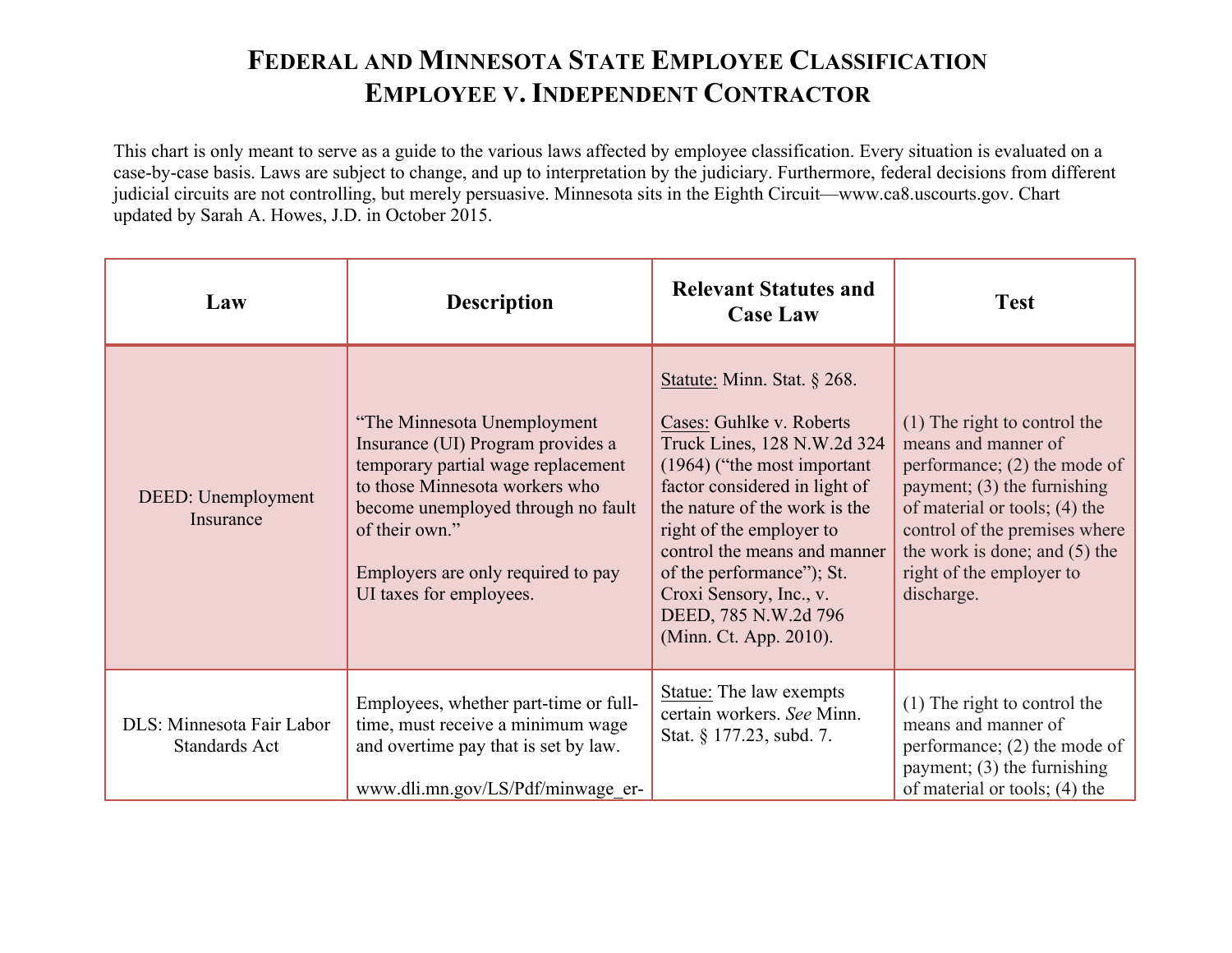|                               | rates.pdf                                                                                                                                                       |                                                                                                                                                                                                                                                                                                                                                             | control of the premises where<br>the work is done; and $(5)$ the<br>right of the employer to<br>discharge.                                                                                                                                                          |
|-------------------------------|-----------------------------------------------------------------------------------------------------------------------------------------------------------------|-------------------------------------------------------------------------------------------------------------------------------------------------------------------------------------------------------------------------------------------------------------------------------------------------------------------------------------------------------------|---------------------------------------------------------------------------------------------------------------------------------------------------------------------------------------------------------------------------------------------------------------------|
| DLS: Workers'<br>Compensation | Employees receive benefits for<br>injuries or illnesses caused or made<br>worse by the workplace, regardless of<br>fault by either the employer or<br>employee. | Statute: Minn. Stat. §<br>176.011, subd. 9.<br>Case: Iverson v. Independent<br>School District, 257 N.W.2d<br>573 (1977) (finding an<br>independent contractor)                                                                                                                                                                                             | (1) The right to control the<br>means and manner of<br>performance; $(2)$ the mode of<br>payment; (3) the furnishing<br>of material or tools; (4) the<br>control of the premises where<br>the work is done; and $(5)$ the<br>right of the employer to<br>discharge. |
| <b>MDOR:</b> State Income Tax | Employers must "withhold and<br>deposit income taxes, Social Security<br>taxes and Medicare taxes."                                                             | Statute: Minn. Stat. § 290.92,<br>subd. 1(3).<br><b>Agency Doc:</b> Withholding<br>Fact Sheet 8 ("If you are<br>generally in control of (or<br>have the right to control)<br>these factors, the worker is<br>most likely your employee.")<br>Case: Hetland v. Comm'n of<br>Revenue, 2011 WL 1045457<br>(Minn. Tax Regular Div.<br>2011) (finding employees) | $(1)$ Behavior Control; $(2)$<br>Financial Control; and (3)<br>Relationship of the Parties                                                                                                                                                                          |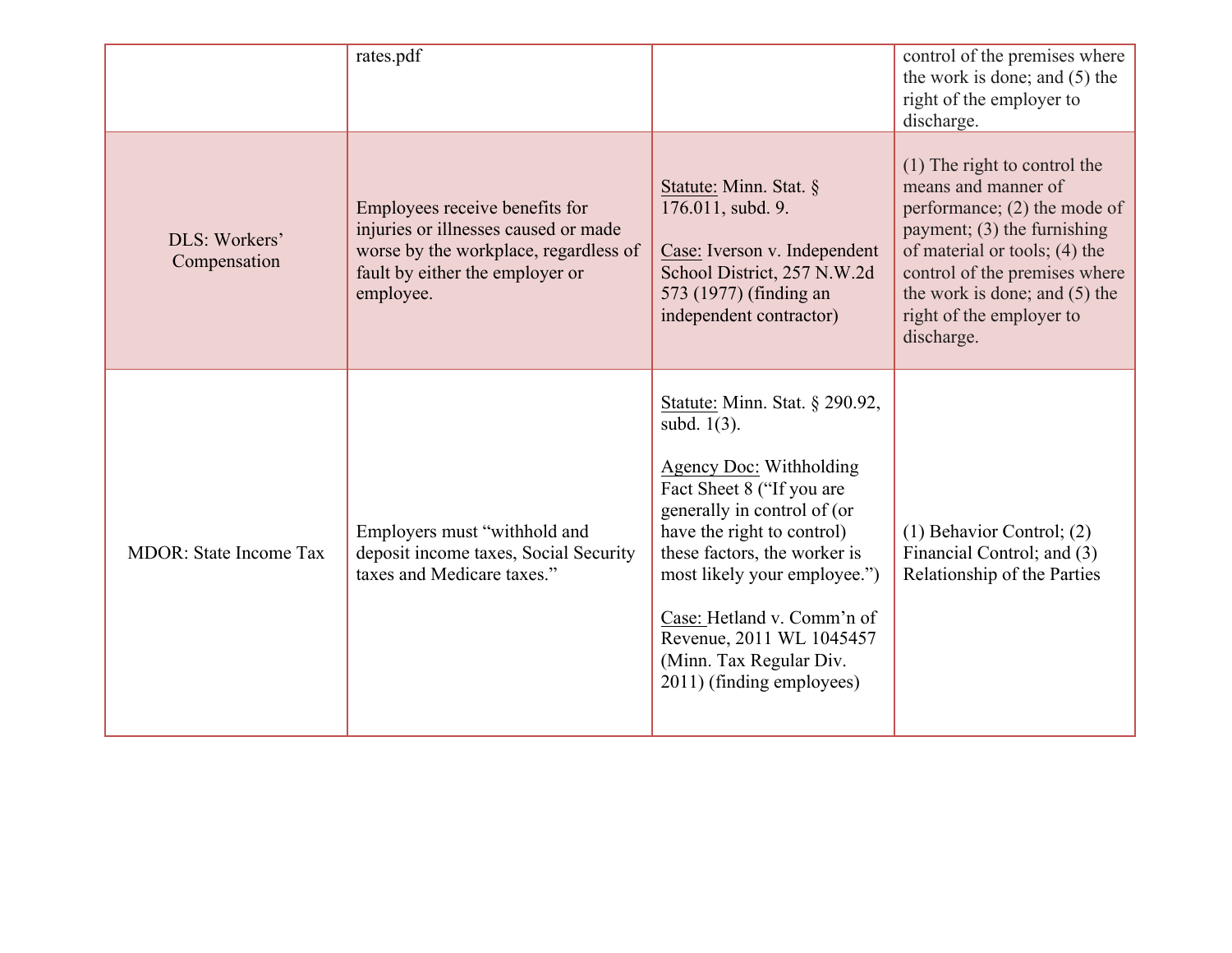|                        |                                                                                                                                                                                                                                                                                                                                                                                                                                                                                                                                                                                                                                                                      | Statute: 42 U.S.C. § 2000e(f)<br>(Title VII)                                                                                                                                                                                                                                                                                                                                                                                                                                                                                                                                                                                                                                                                                                                                                                                                                                                                                                                                                                                   |                                                                                                                                                                                                                                                                                                                                                                                                                                                                                                                                                                                                                                                                                                                                                                                                                                                                                                                           |
|------------------------|----------------------------------------------------------------------------------------------------------------------------------------------------------------------------------------------------------------------------------------------------------------------------------------------------------------------------------------------------------------------------------------------------------------------------------------------------------------------------------------------------------------------------------------------------------------------------------------------------------------------------------------------------------------------|--------------------------------------------------------------------------------------------------------------------------------------------------------------------------------------------------------------------------------------------------------------------------------------------------------------------------------------------------------------------------------------------------------------------------------------------------------------------------------------------------------------------------------------------------------------------------------------------------------------------------------------------------------------------------------------------------------------------------------------------------------------------------------------------------------------------------------------------------------------------------------------------------------------------------------------------------------------------------------------------------------------------------------|---------------------------------------------------------------------------------------------------------------------------------------------------------------------------------------------------------------------------------------------------------------------------------------------------------------------------------------------------------------------------------------------------------------------------------------------------------------------------------------------------------------------------------------------------------------------------------------------------------------------------------------------------------------------------------------------------------------------------------------------------------------------------------------------------------------------------------------------------------------------------------------------------------------------------|
| <b>EEOC:</b> Title VII | Title VII of the Civil Rights Act of<br>1964 protects against many offenses,<br>including sexual harassment. It<br>applies to both government agencies<br>and private businesses who employ<br>more than 15 employees. The law<br>prohibits against unwelcome sexual<br>advances that interfere with work<br>performance, one's employment, or<br>that creates a hostile work<br>environment.<br>Note for contractors: Despite claims<br>under Title VII require employee<br>classification, EEO counselors are<br>instructed to facilitate a resolution<br>between a worker and a government<br>agency. See Workbook: Independent<br>Contractor v. Employee (2012). | Cases: Farlow v. Wachovia<br>Bk. of North Carolina, 259<br>F.3d 309, 313 (4th Cir. 2001)<br>(finding a contractor) ("We<br>place greater weight on: 1)<br>the financial relationship<br>between the parties in which<br>she was paid not a salary but<br>only in response to her bills,<br>for services actually rendered;<br>2) the financial relationship<br>between the parties in which<br>Wachovia did not withhold or<br>pay any taxes that are<br>incident to an employment<br>relationship; 3) the financial<br>relationship between the<br>parties in which Farlow did<br>not receive employee benefits<br>such as medical and life<br>insurance; 4) Farlow's filing<br>of income tax returns under a<br>self-employed status; 5) the<br>express intent of the parties as<br>indicated in the contract<br>Farlow signed labeling her as<br>an independent contractor; 6)<br>that Farlow did not work<br>exclusively for Wachovia<br>during her working<br>relationship with it; and (7)<br>that Wachovia exercised no | Common Law Agency Test:<br>$(1)$ The hiring party's right to<br>control the manner and<br>means by which the product<br>is accomplished; (2) the skill<br>required; $(3)$ the source of the<br>instrumentalities and tools;<br>(4) the location of the work;<br>(5) the duration of the<br>relationship between the<br>parties; (6) whether the hiring<br>party has the right to assign<br>additional projects to the<br>hired party; $(7)$ the extent of<br>the hired party's discretion<br>over when and how long to<br>work; $(8)$ the method of<br>payment; (9) the hired party's<br>role in hiring and paying<br>assistants; $(10)$ whether the<br>work is part of the regular<br>business of the hiring party;<br>(11) whether the hiring party<br>is in business; $(12)$ the<br>provision of employee<br>benefits; and (13) the tax<br>treatment of the hired party.<br>Note: No one factor will<br>prevail alone. |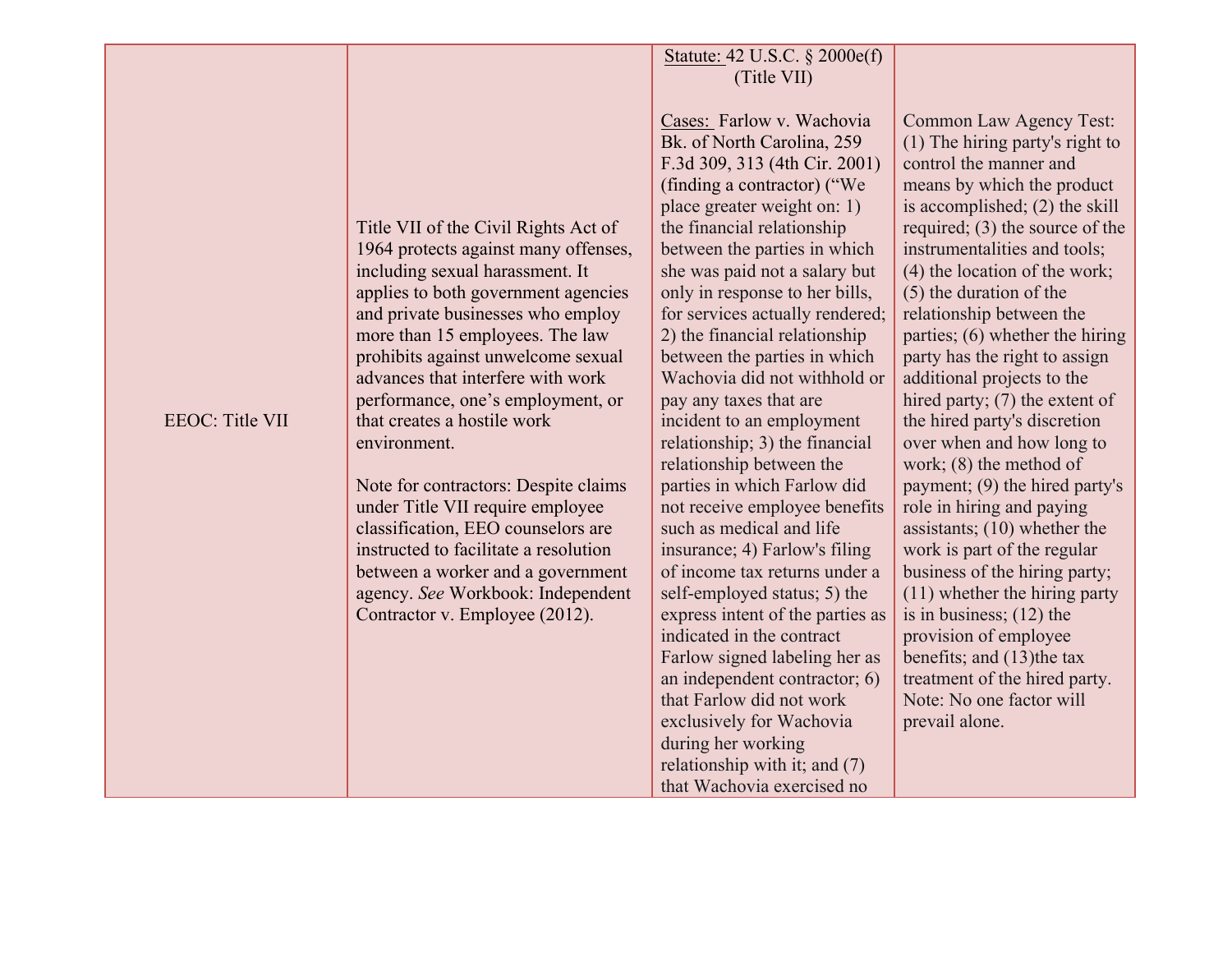|                                                     |                                                                                                                                                                                                                                                                                                  | control over the manner of<br>her work.")                                                                                                                                                                                                                                                                                                                                                                                                                                      |                                                                                                                                                                                                                                                                                                                                                                                                                                                                                                                                                                                                                          |
|-----------------------------------------------------|--------------------------------------------------------------------------------------------------------------------------------------------------------------------------------------------------------------------------------------------------------------------------------------------------|--------------------------------------------------------------------------------------------------------------------------------------------------------------------------------------------------------------------------------------------------------------------------------------------------------------------------------------------------------------------------------------------------------------------------------------------------------------------------------|--------------------------------------------------------------------------------------------------------------------------------------------------------------------------------------------------------------------------------------------------------------------------------------------------------------------------------------------------------------------------------------------------------------------------------------------------------------------------------------------------------------------------------------------------------------------------------------------------------------------------|
| DOL: FLSA - Federal<br>Minimum Wage Law             | This law applies to government<br>agencies, schools, and companies that<br>engage in interstate commerce<br>(typically \$500,000 in annual<br>volume).<br>Non-exempt employees must be<br>provided a minimum wage (currently<br>\$7.25) and be provided overtime pay.                            | Statute: Fair Labor Standards<br>Act, 29 U.S.C. $\S 203$ (e)(1)<br>Cases: See, e.g., Hopkins v.<br>Cornerstone Am., 545 F.3d<br>338, 343 (5th Cir. 2008) ("To<br>determine if a worker<br>qualifies as an employee, we<br>focus on whether, as a matter<br>of economic reality, the<br>worker is economically<br>dependent upon the alleged<br>employer or is instead in<br>business for himself.")<br>See DOL, ADMINISTRATOR'S<br><b>INTERPRETATION No. 2015-1</b><br>(2015). | <b>Economic Realities Factors</b><br>typically include: A) The<br>extent to which the work<br>performed is an integral part<br>of the employer's business;<br>B) the worker's opportunity<br>for sharing or loss depending<br>on his or her managerial<br>skills; $(C)$ the extent of the<br>relative investments of the<br>employer and the worker; (D)<br>whether the work performed<br>requires special skills and<br>initiative; $(E)$ the permanency<br>of the relationship; and $(F)$<br>the degree of control<br>exercised or retained by the<br>employer.<br>Note: Some courts have<br>considered other factors. |
| DOL: Federal Family and<br><b>Medical Leave Act</b> | This law entitles a worker to unpaid,<br>job-protected leave for certain family<br>and medical reasons. A worker's<br>health insurance may not be canceled<br>during the leave.<br>Applies to employees whose<br>employer employs fifty or more<br>employees within 75 miles of the<br>worksite. | Statute: 29 U.S.C. § 2611(3)<br>Cases: Bonnetts v. Arctic<br>Express, Inc., 7 F. Supp. 2d<br>977 (S.D. Ohio 1998).                                                                                                                                                                                                                                                                                                                                                             | Adopts the same definition as<br><b>FLSA</b>                                                                                                                                                                                                                                                                                                                                                                                                                                                                                                                                                                             |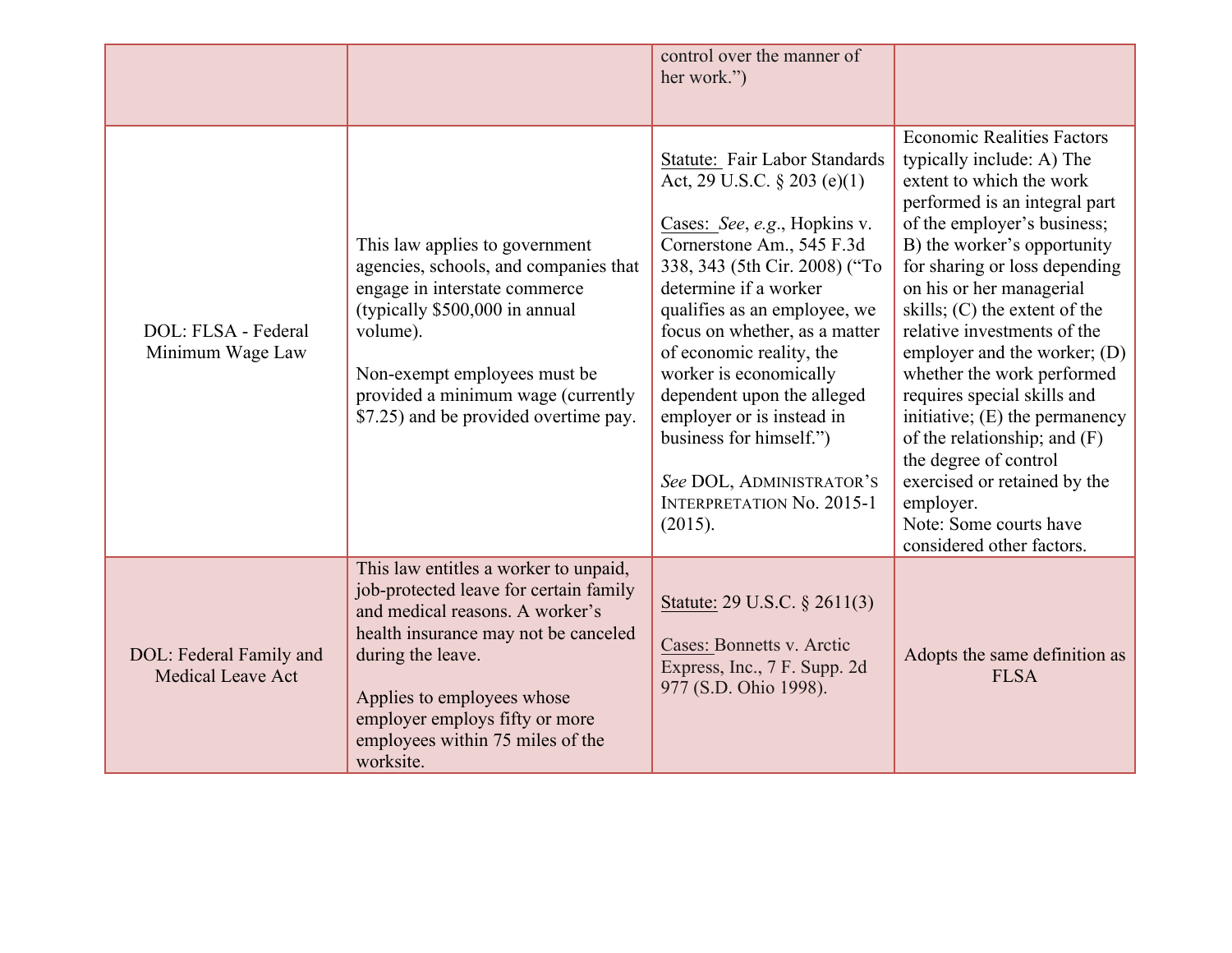| IRS: Federal Income Tax  | Both the federal government and your<br>state government is allowed to tax<br>income.                                                                                                                                                                                                                                                | Agency Doc: Topic 762 -<br>Independent Contractor v.<br>Employee<br>Cases: Robert Patrick Day v.<br>Comm', 80 T.C.M. 834<br>(2000); Gierek v.<br>Commissioner, 66 T.C.M.<br>1866 (1993) (finding<br>employee) ("doubtful<br>questions should be resolved<br>in favor of employment in<br>order to accomplish the<br>remedial purposes of the<br>legislation involved).                                                                                                                                                        | $(1)$ Behavior Control; $(2)$<br>Financial Control; and (3)<br>Relationship of the Parties                                                                                                                                                                                                                                                                                                                                                                                                                                                                           |
|--------------------------|--------------------------------------------------------------------------------------------------------------------------------------------------------------------------------------------------------------------------------------------------------------------------------------------------------------------------------------|-------------------------------------------------------------------------------------------------------------------------------------------------------------------------------------------------------------------------------------------------------------------------------------------------------------------------------------------------------------------------------------------------------------------------------------------------------------------------------------------------------------------------------|----------------------------------------------------------------------------------------------------------------------------------------------------------------------------------------------------------------------------------------------------------------------------------------------------------------------------------------------------------------------------------------------------------------------------------------------------------------------------------------------------------------------------------------------------------------------|
| NLRA: Federal Labor Laws | The NLRB is the government<br>authority that regulates collective<br>bargaining and the formation of labor<br>unions.<br>All workers are afforded certain<br>collective bargaining rights, including<br>section 7 rights to engage in concerted<br>activity, but only employees are<br>afforded the full protections of this<br>law. | Statute: 29 U.S.C. § 152(3)<br>Cases: FedEx Home Delivery<br>v. NLRB, 563 F.3d 492, 496<br>(D.C. Cir. 2009)<br>See generally Micah Prieb<br>Stolzfus Jost, Note,<br><b>Independent Contractors,</b><br>Employees, and<br>Entrepreneurialism Under<br>the National Relations Act: A<br>Worker-by-Worker Approach<br>68 Wash. & Lee L. Rev 311<br>$(2011)$ (providing a history<br>and illustrating various<br>attempts to address<br>misclassification, including<br>Pres. Obama's 2011 proposed<br>budget to increase the DOL | Common Law Agency<br>$(1)$ A servant is a person<br>employed to perform services<br>in the affairs of another and<br>who with respect to the<br>physical conduct in the<br>performance of the services<br>is subject to the other's<br>control or right to control.<br>(2) In determining whether<br>one acting for another is a<br>servant or an independent<br>contractor, the following<br>matters of fact, among others,<br>are considered:<br>(a) the extent of control<br>which, by the agreement, the<br>master may exercise over the<br>details of the work; |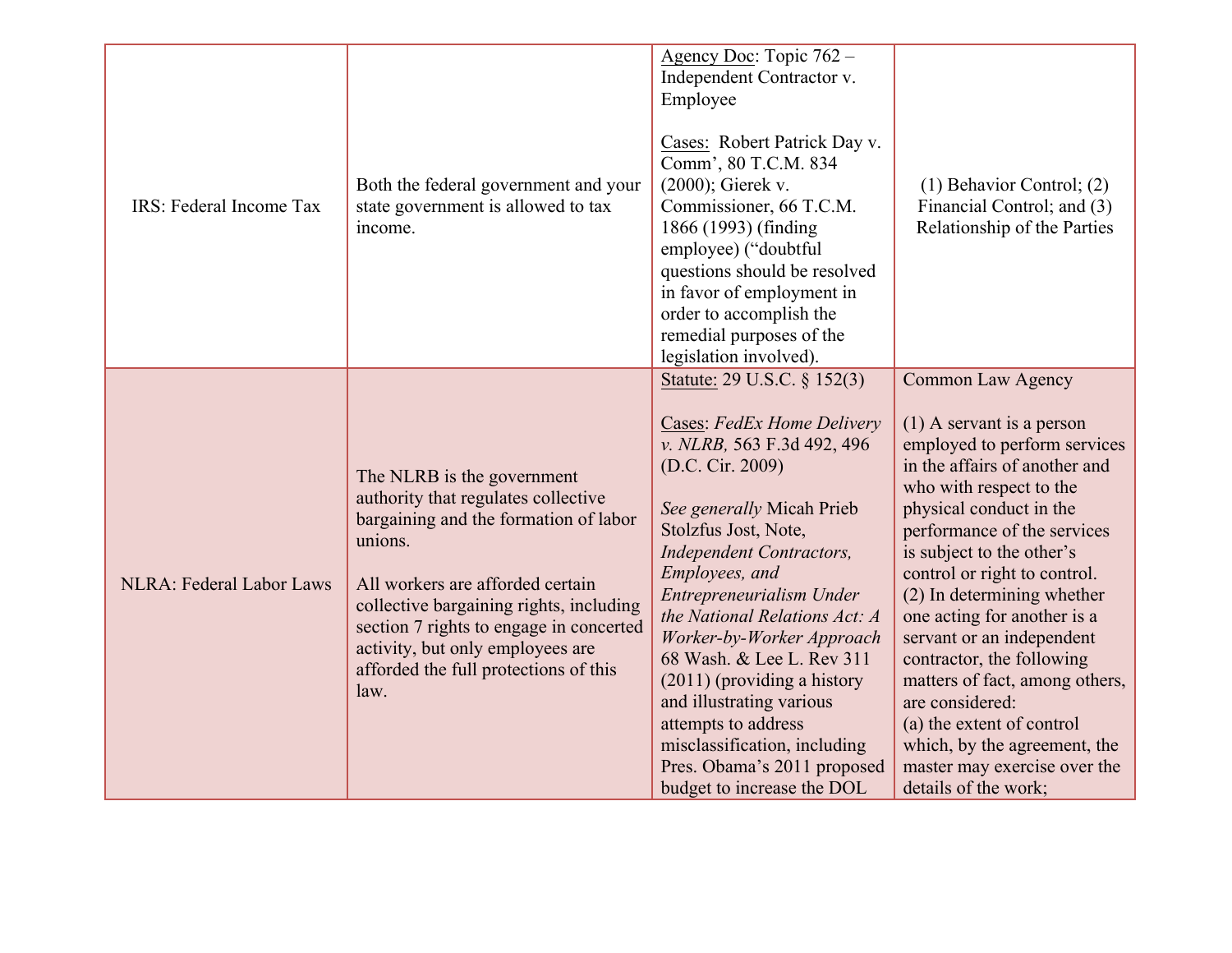|  | staff to identify employers | (b) whether or not the one      |
|--|-----------------------------|---------------------------------|
|  | who misclassify employees). | employed is engaged in a        |
|  |                             | distinct occupation or          |
|  |                             | business;                       |
|  |                             | (c) the kind of occupation,     |
|  |                             | with reference to whether, in   |
|  |                             | the locality, the work is       |
|  |                             | usually done under the          |
|  |                             | direction of the employer or    |
|  |                             | by a specialist without         |
|  |                             | supervision;                    |
|  |                             | (d) the skill required in the   |
|  |                             |                                 |
|  |                             | particular occupation;          |
|  |                             | (e) whether the employer or     |
|  |                             | the workman supplies the        |
|  |                             | instrumentalities, tools, and   |
|  |                             | the place of work for the       |
|  |                             | person doing the work;          |
|  |                             | (f) the length of time for      |
|  |                             | which the person is             |
|  |                             | employed;                       |
|  |                             | (g) the method of payment,      |
|  |                             | whether by the time or by the   |
|  |                             | job;                            |
|  |                             | (h) whether or not the work is  |
|  |                             | a part of the regular business  |
|  |                             | of the employer;                |
|  |                             | (i) whether or not the parties  |
|  |                             | believe they are creating the   |
|  |                             | relation of master and          |
|  |                             | servant; and                    |
|  |                             | (i) whether the principal is or |
|  |                             | is not in business.             |
|  |                             | Restatement (Second) of         |
|  |                             | Agency § 220 (1958).            |